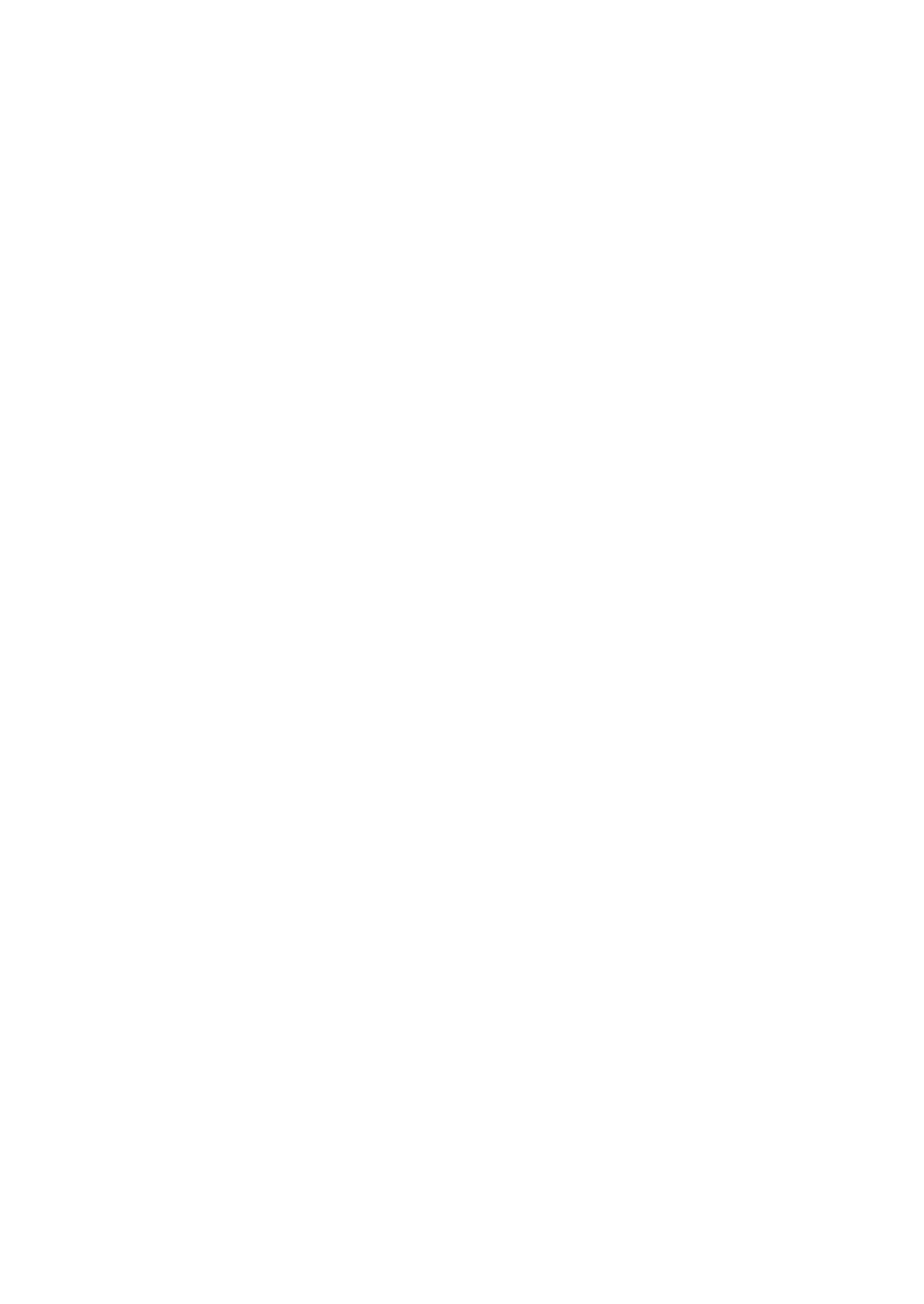May 2021 edition Vol.17, No.15

Submitted: 06 April 2021 Accepted: 11 May 2021 Published: 31 May 2021

Copyright 2021 Author(s) Under Creative Commons BY-NC-ND 4.0 OPEN ACCESS

#### *Cite As:*

Apply A., Benjamin F., Raymond L., Michel D., St Louis D. & Emmanuel E. (2021). *Social Representations Of Diseases Linked To Climate Change In The Population Of A Slum District: A Case Study From Haiti.*

European Scientific Journal, ESJ, 17(15), 262[. https://doi.org/10.19044/esj.2021.v17n15p262](https://doi.org/10.19044/esj.2021.v17n15p262)

#### **Abstract**

Faced with the threats posed by climate change to global public health in the 21st century, the island of Haiti has a duty to inform the population and disseminate knowledge on the health consequences of the phenomenon. The effects of climate change are imminent for the country. In terms of health, the consequences will particularly accentuate the prevalence of endemic diseases, water-borne and infectious pathologies, malnutrition and undernourishment. Also, information on this issue must be widely disseminated through environmental and health education in order to raise awareness in the population and encourage them to modify their daily lifestyles through mitigation and adaptation. Previous work on strategies for popularizing scientific knowledge has shown that culture and poverty constitute obstacles to changes in behavior favoring mitigation and adaptation to climate change. The study of the Social Representations of the populations or social groups concerned makes it possible to discarded them.. From this point of view, this article questions and analyzes the social representations of vector pathologies including Malaria, Dengue, Chikungunya and Zika among the residents of Jalousie, one of the vulnerable neighborhoods of the Metropolitan Region of Port-au-Prince (MRPP - Haiti). This work highlights the link established by the population of Jalousie between climate change and the transmission of the vector-borne diseases mentioned. It does this by considering elements of Haitian popular knowledge likely to build understanding that combines the prevention and symptomatology of these pathologies with knowledge of public hygiene and supernatural phenomena. The survey carried out on a representative sample of 121 residents of the Jalousie district, a slum area of MRPP, shows that vector-borne diseases are assimilated with epidemics and their transmission due to changes in the seasons (temperature change: hot weather, rainy weather in Haiti).

**Keywords:** Social Representations, Climate Change, Vector-Borne Diseases, Slums, Haiti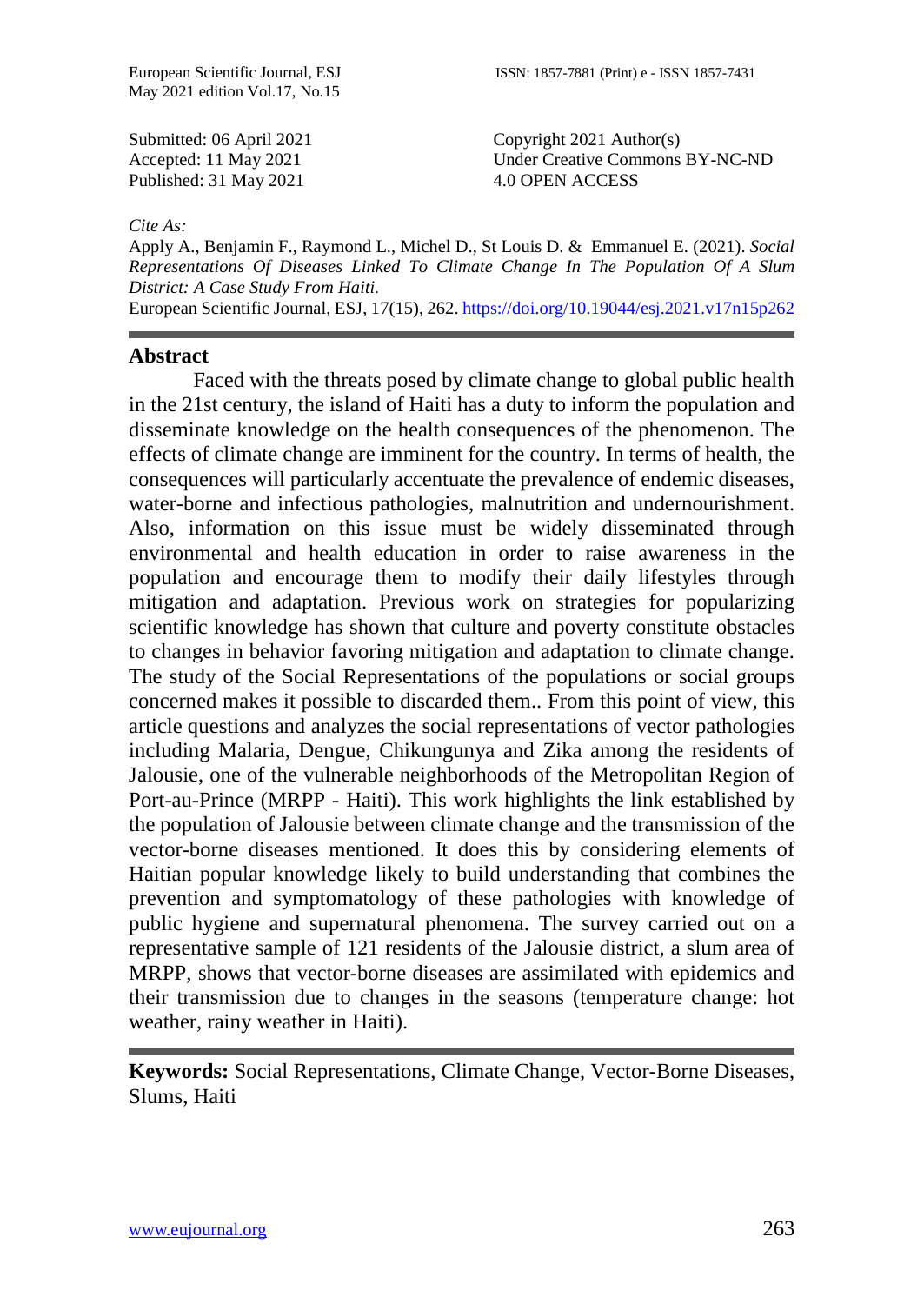#### **Introduction**

Since the start of the industrial revolution around 1750, human activities have caused an unprecedented increase in the concentrations of greenhouse gases (GHGs) in the atmosphere (IPCC, 2001; IPCC, 2007). These emissions generate environmental hazards which have, among other things, serious consequences on the social determinants of the health of living beings. This is what the IPCC (2014) confirmed in its report concluding that "human influence is clearly established regarding the warming of the atmosphere, the oceans, rising sea levels, certain changes in the water cycle and regarding the occurrence of extreme weather events. It should be noted that the consequences of past and current GHG emissions will inevitably be felt until 2050, even if all GHG emissions cease now." In terms of health, the negative effects of climate change on the human population are estimated in excess of 250,000 potential deaths per year between 2030 and 2050 at the global level (Hales et al, 2014). These effects linked to heat waves result in mortality in people over 65, mortalities associated with coastal flooding, diarrheal diseases in children under 15, malaria, dengue and malnutrition (Hales et al, 2014; Bard, 2017).

In the least developed countries, corollary factors including those linked to socioeconomic vulnerability will worsen the rate of mortality and morbidity due to infectious pathologies (McMichael et al, 2003). The Republic of Haiti, a fragile area suffering from vulnerability to climate change, like all the other territories constituting the insular geography of the Caribbean, is also likely to see an increase in the prevalence of endemic infectious diseases, including those with vector transmission. Between 2014 and 2016, Haiti experienced episodes of chikungunya and zika epidemics while malaria remains persistent with a high probability of increasing its prevalence (IHE, 2018). The country is slow to demonstrate its capacity to adapt and mitigate climate change. Its population, uninformed is trying to adapt independently but without great results. (Singh et. Cohen, 2014).

In such circumstances, in line with public health approach taken, priority is given to health education through environmental education to encourage habits favorable to the adoption of behaviors conducive to mitigation and adaptation to the effects of climate change on populations. The process involved in changing behaviors may turn out to be more or less long depending on the interests of the person or the target population, especially since climate change generates anxiety in populations as it affects the socioeconomic situation of their daily lives (Pruneau et al., 2008). Thus, we agree with the idea of studying the social representations of populations, judged by Jodelet (1984) as ultimately providing understanding of collective thought, essential to any program intended to popularize science in the social and educational domains (McDaniels et al., 1996).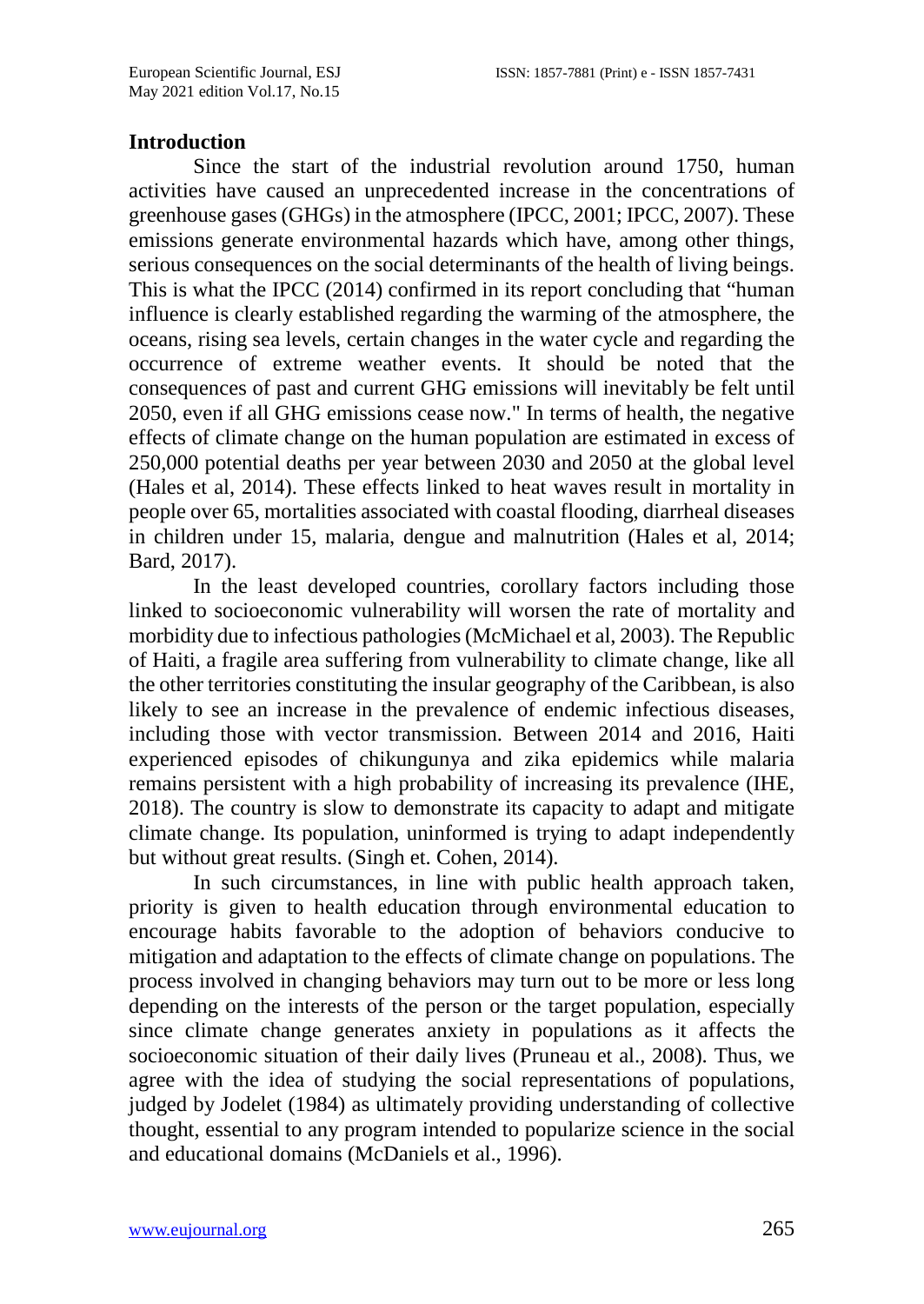In this perspective, this study questions and analyzes the social representations of the residents of a vulnerable neighborhood by considering elements of Haitian popular knowledge in order to ascertain their understanding of the prevention and symptoms of malaria, dengue, chikungunya and zika with regard to climate change.

# **Socio-sanitary characteristics of the slums of the Metropolitan Zone of Port-au-Prince**

The process of creating slums in Haiti brings to mind the concept of metropolization in the context of poverty in the countries of the Global South (Darbouze et al., 2018). It manifests itself as a form of accentuated sociospatial differentiation and generalized informality. It comprises informal and disorganized urban development, escaping state control due to a centralizing national policy (Verret et al., 2017). This absence of the state favors the proliferation of substitute actors including local associations and international NGOs which provide the few basic social services that exist. At the same time, there is a strong trend towards the provision of informal services. Consequently, the services have to be paid for at a high price and their quality leaves much to be desired, especially for the supply of water (Bras et al., 2017) with the subsequent risk to the health of the population.

Due to the lack of a good sanitation system, garbage litters the streets and alleys between houses. Rain presents a good opportunity for disposing household waste and other pollutants, favoring the development of diseases and the proliferation of mosquitoes, vectors of transmissible diseases including those of interest to our study (Bras, 2010).

Until recently, Port-au-Prince, the capital of Haiti, had positioned itself as an attractive area for populations living in the regions for socio-economic reasons stemming from the centralized national policy of the State (Milian and Konshina, 2017). Indeed, its growth has occurred through aggregation since the 1930s (Milian and Konshina, 2017). Its population increased from 9,949,322 inhabitants in 2000 to 11,123,176 in 2018 (World Perspectives, 2020). 17% of this population is concentrated in marginalized areas and precarious neighborhoods (Olivier (2018)

At the same time, Milian and Konshina (2017) reported other processes that would lead to a redistribution of the population of the metropolitan area. They referred to the fact that "the hydro-climatic disasters (cyclones of 2004 and 2008), the earthquake of 2010 as well as the political unrest of the period 2002-2004 led some inhabitants of Port-au-Prince to leave the region. city-center to settle in the "periphery". Although this occurred on a small scale, it reveals a new surge in urbanization on all fronts. From this point of view, the latest events endangering security (lawlessness, kidnapping)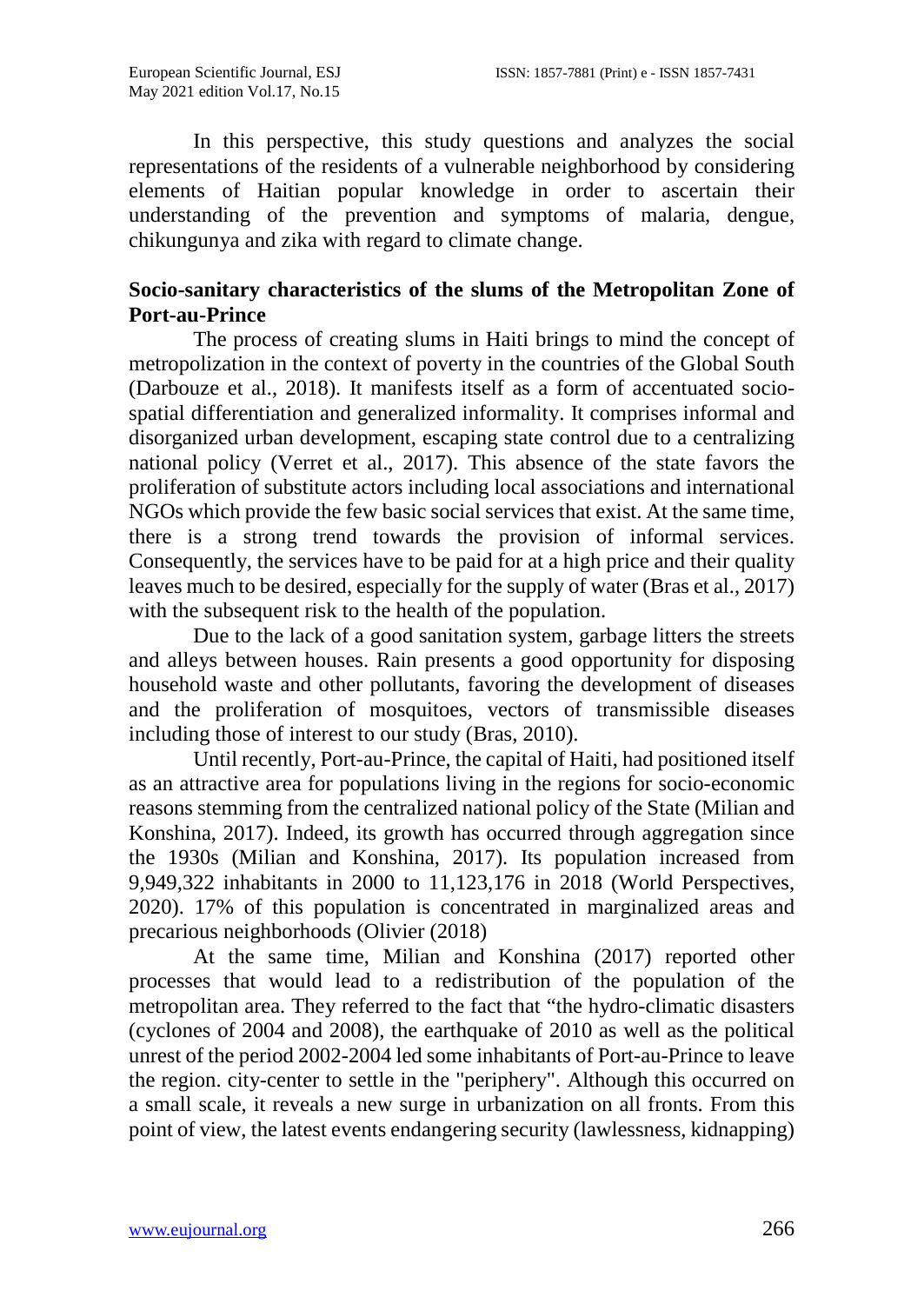leading the populations of certain slums to take refuge in other peripheral areas should also be considered.

In terms of health, the results taken as national averages are mixed. Pilkington (2017) mentioned a few cases but the results are not indicative of the overall quality of care (Table 1).

**Table 1.** Health service provision in the metropolitan area of Port-au-Prince (MAPP) - (Pilkington, 2017)

|                                          | <b>MAPP</b> | Haiti    |
|------------------------------------------|-------------|----------|
| Infant mortality                         | 81/1000     | 59/1000  |
| Malnourished children                    | 1.8/100     | 0.9/100  |
| Physical violence against women          | 29.2/100    | 28.2/00  |
| Women giving birth in a hospital setting | 60/100      | 38.1/100 |

These data indicate that the concentration of most health care infrastructure does not reflect the availability of services in the metropolitan area of Port-au-Prince (30% of hospitals and 12% of health centers). The figures show this very clearly because according to data from 2014 (Pilkington, 2017), 52% of health facilities in Haiti provide a set of basic health services while only 35% of health facilities do so in the metropolitan area.

### **Methodology**

### **Brief presentation of the study area**

This article analyzes the social representations of vector-borne diseases in a context of climate change in the population of the Jalousie district, a slum area in the metropolitan region of the capital of Haiti. Figures 1 and 2 show the orthophotoplane and the administrative boundaries of Jalousie. This site was chosen because it presents the five (5) related phenomena characterizing the habitat of the slums of Haiti: "(i) an accentuated urban sprawl, (ii) an accelerated process of slum development on the periphery, (iii) the rapid densification and degradation of central neighborhoods, (iv) significant vulnerability to environmental risks, and (v) a significant quantitative and qualitative housing deficit caused by, among other things, unprecedented demographic pressure" (Lizarralde et al. , 2018).

From the 1980s, the area was subject to successive waves of people fleeing Port-au-Prince due to political unrest but also due to arrivals of internal migration, characterized by the massive influx of people from rural areas to the outskirts of Port-au-Prince (Corvington, 2007). From there began a series of anarchic constructions on deedless occupied land and on state property. Demographic data for Jalousie are almost nonexistent. However, some authors report that in less than 15 years, the population has increased from 22,000 to 50,000 inhabitants (estimated in 2015 by Gilles et al., 2015).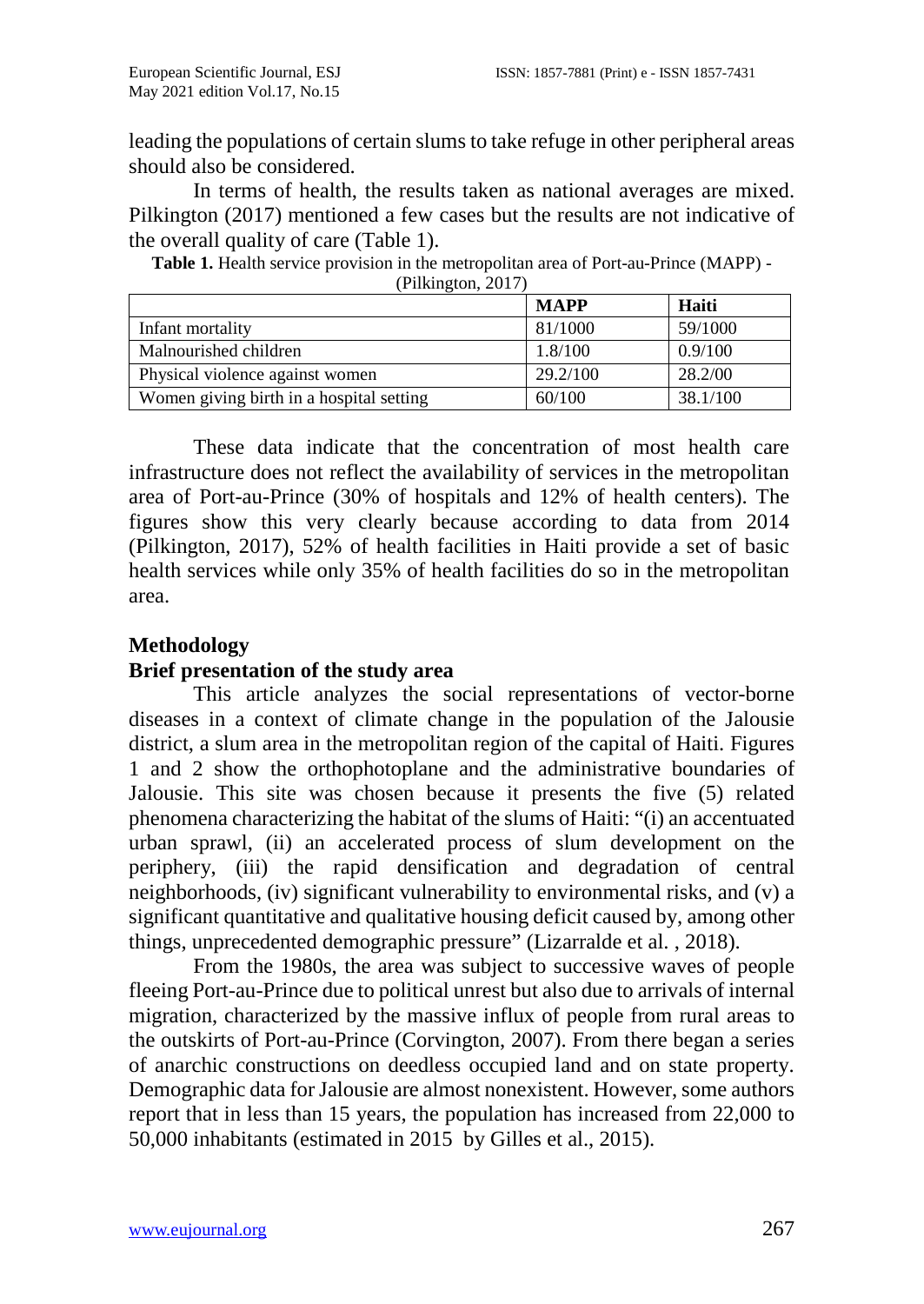

**Figure 1.** Orthophotoplan of the Jalousie slum area



**Figure 2.** Administrative boundaries of the Jalousie slum area

The habitats of Jalousie correspond to the characteristics of those of the metropolitan area of Port-au-Prince. Indeed, the neighborhood is home to a community in distress, struggling with a lack of sanitation and an adequate drinking water supply system. Makeshift houses mingle with large concrete structures of dubious safety, accessible only by narrow stairs, erected on the side of Morne l'Hôpital on steep slopes or in ravines serving as canals for runoff water. The area is highly exposed to environmental risks due to poor plant cover, causing humans, cattle and houses to wash away mud. In addition, a secondary fault crosses part of the slum; there is a hazard and very strong ground movement (Global Development 2018).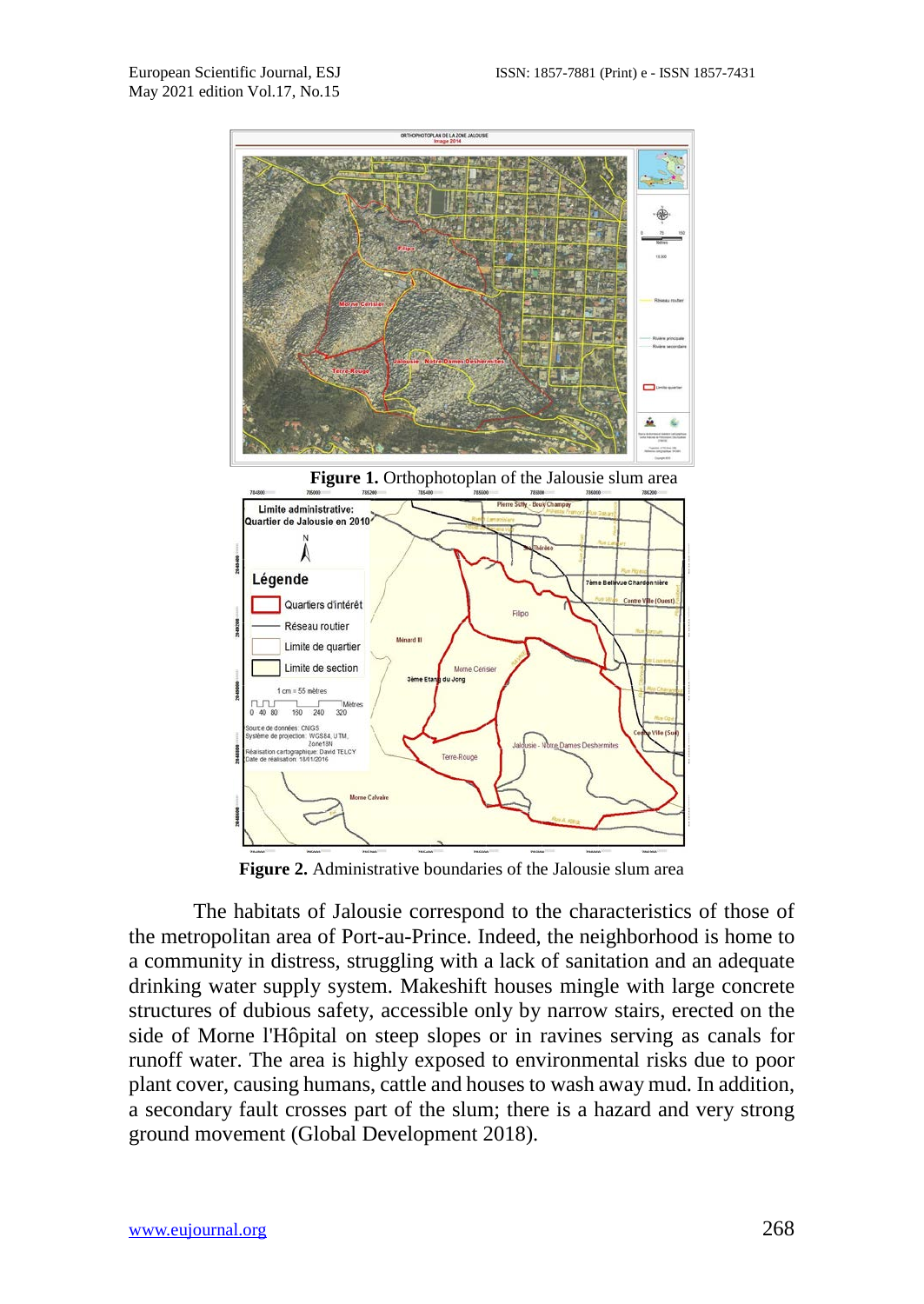#### **The population survey**

The qualitative, exploratory and descriptive type study analysed two phenomena: the Social representations of people residing in the neighbourhood and vector-borne diseases requiring notification and/or surveillance (MSPP, 2013) including malaria, chikungunya, zika and the dengue. The survey scrupulously responded to the scientific criteria of Moscovici's representation methods (1954) by relying on the association approach of Abric (2001) and the evocation approach of Vergès (2001). The questionnaire, assembled according to these two approaches, comprises five (5) parts: i) Socio-demographic characteristics; ii) General knowledge of climate change; iii): Perceptions of diseases linked to climate change; iii) Community actions for adaptation to climate change; iv) Personal actions to protect the environment and prevent vector-borne diseases. The composition of the representational field of the latter was studied according to the age, gender and academic level of the respondents. Bi-variate crosses were made in order to identify for scientific exploration any evolutionary trend of the object of representations relative to the independent variables. However, our analyses were not performed to test their independence because they did not function on the basis of research hypotheses. In fact, their strength of association has not been measured.

The sample was chosen randomly according to a weighting per block, corresponding to the geographical distribution adopted by one of the health facilities of the area. For each block, the households were listed by interviewers according to the method of steps from 1 to 5 and on the basis of the inclusion criteria: (i) being from 25 to 65 years old; ii) being the head of the family; iii) of living in the neighbourhood for at least the last twelve (12) months preceding the survey; iv) of having a member of the household with a fever syndrome during the last 12 twelve (12) months, including that of the survey. In total, 122 people were interviewed. One was discarded for failing to meet one of the inclusion criteria.

# **Results and discussion Socio-demographic profile of respondents**

The study was carried out on a sample of 121 adults aged 25 to 65 (average age: 36.5 years), 73% of whom were women (Figure 3 and Figure 4).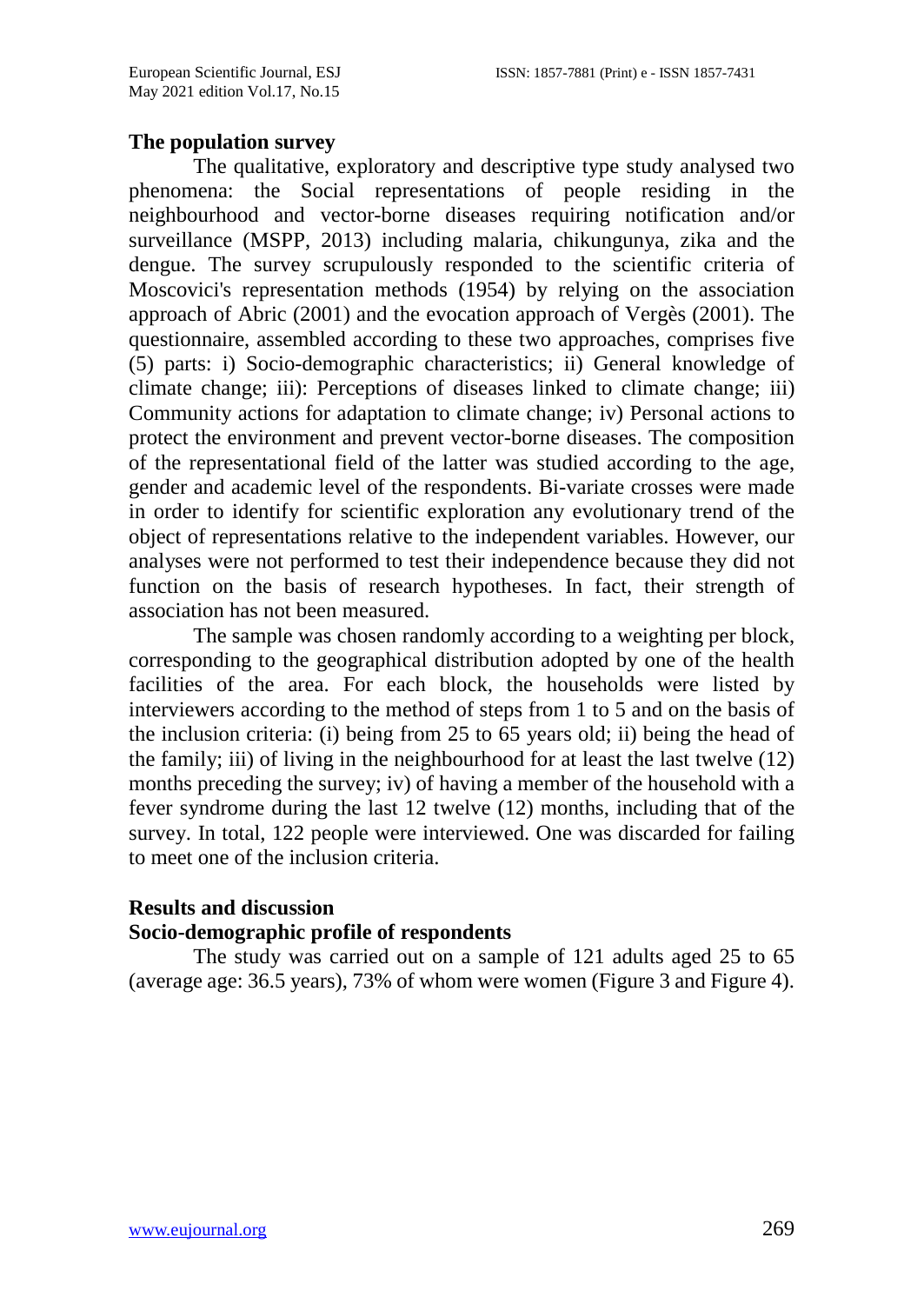

Source: Survey data / Dec. 14-17, 2020 **Figure 3.** Distribution of the sample by gender



**Figure 4.** Density graph of the age of respondents by gender

The study population is multi-regional (9/10 departments represented) with 52% originating from the Ouest department (Figure 5) and 63% from the metropolitan area of Port-au-Prince. These are people who have settled in Jalousie for more than 5 years (90%). In fact, 80% of them have lived there for 6 to 25 years (80%) while 36% immigrated there in search of a better life and to improve their living conditions. Others (28%), taken there by their parents during childhood, chose to stay in the neighbourhood even as adults.



**Figure 5.** Distribution of the sample according to the departments of origin

Before residing in Jalousie, 64% of the population practiced agriculture and fishing. However, having emigrated to the western metropolitan area, they turned to informal trade (60%). 94%, including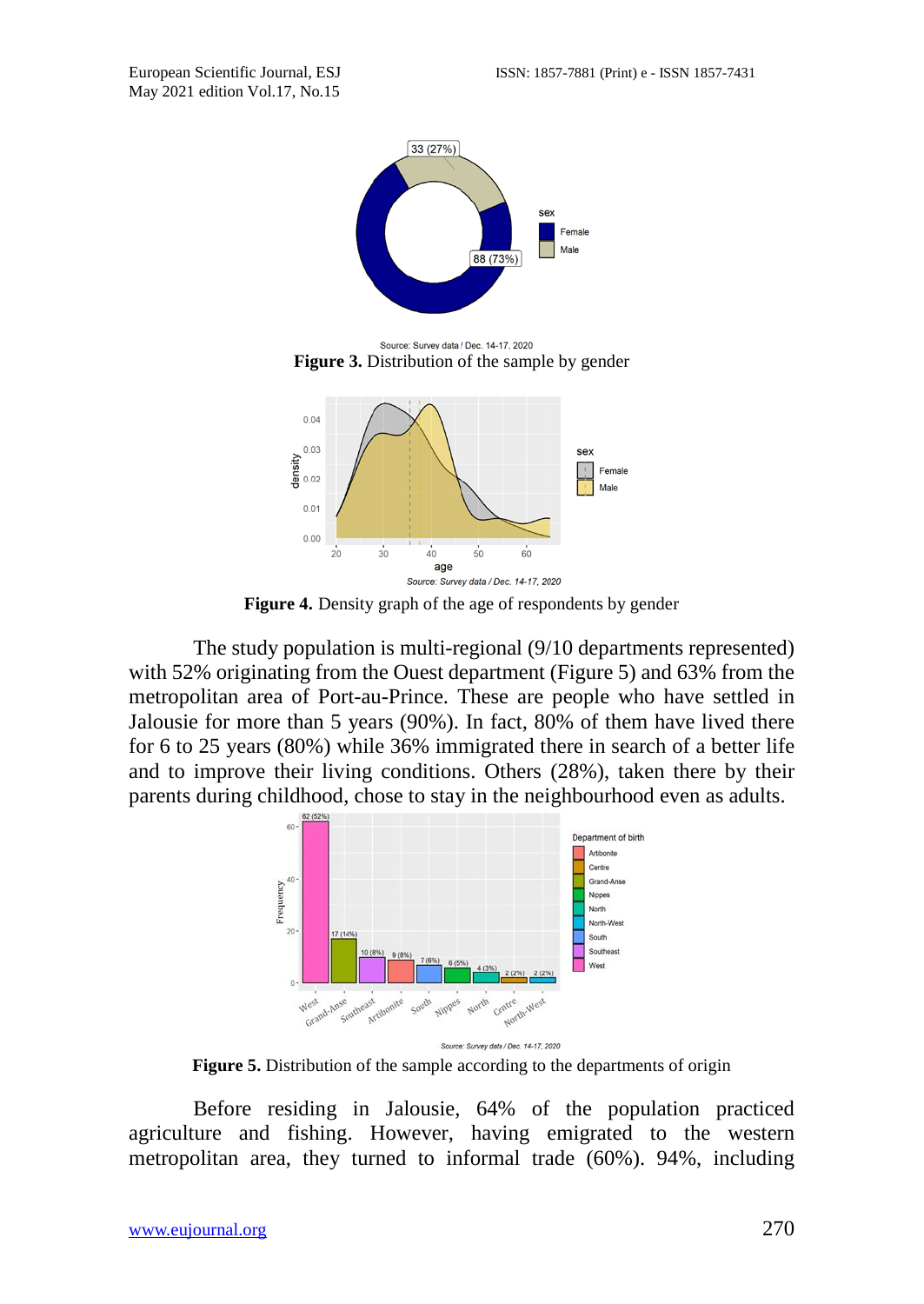entrepreneurs (6%) and workers (12%), reported engaging in an incomegenerating activity to support the survival of households with more than 4 members according to the household density graph [Average height  $=$ 4.752066 (people)]. Note that 52% of the population lives in a free union (cohabitation).

In terms of education, the population is mixed. 86% attended school, 40% have reached secondary school, 20% and 17% have reached the 3rd and 2nd basic cycle respectively versus 9% in the 1st cycle of basic education. 3% went to college.

#### **General knowledge of cchange**

More than half of the population (52%) claim to have heard of climate change, on the other hand 36% are totally unaware of the concept. Note that 12% refrained from responding.

However, using the association method advocated by Abric (2001), respondents were asked to spontaneously choose three of the six responses that best described climate change. 44% said nothing because the concept is totally unknown to them (22%) or because they have heard of it but do not know what it refers to (22%). In 10% of the responses, climate change is assimilated with "bad weather / cyclone, floods, landslides". 8% of the responses were specific to "bad weather / cyclone" approaching the harmful effects of climate change. For the rest, the responses are jumbled, associating climate change with preexisting situations likely to cause disease (epidemics) as well as economic difficulties, etc. (Figure 6).



Figure 6. Definition of climate change by respondents

In another question, we sought to identify the extent to which the population is aware of changes taking place in the ecosystem without reference to climate change. The five largest observations attest to the multiplication of cases of influenza and fever (23%), temperature rises (19%); the drop in local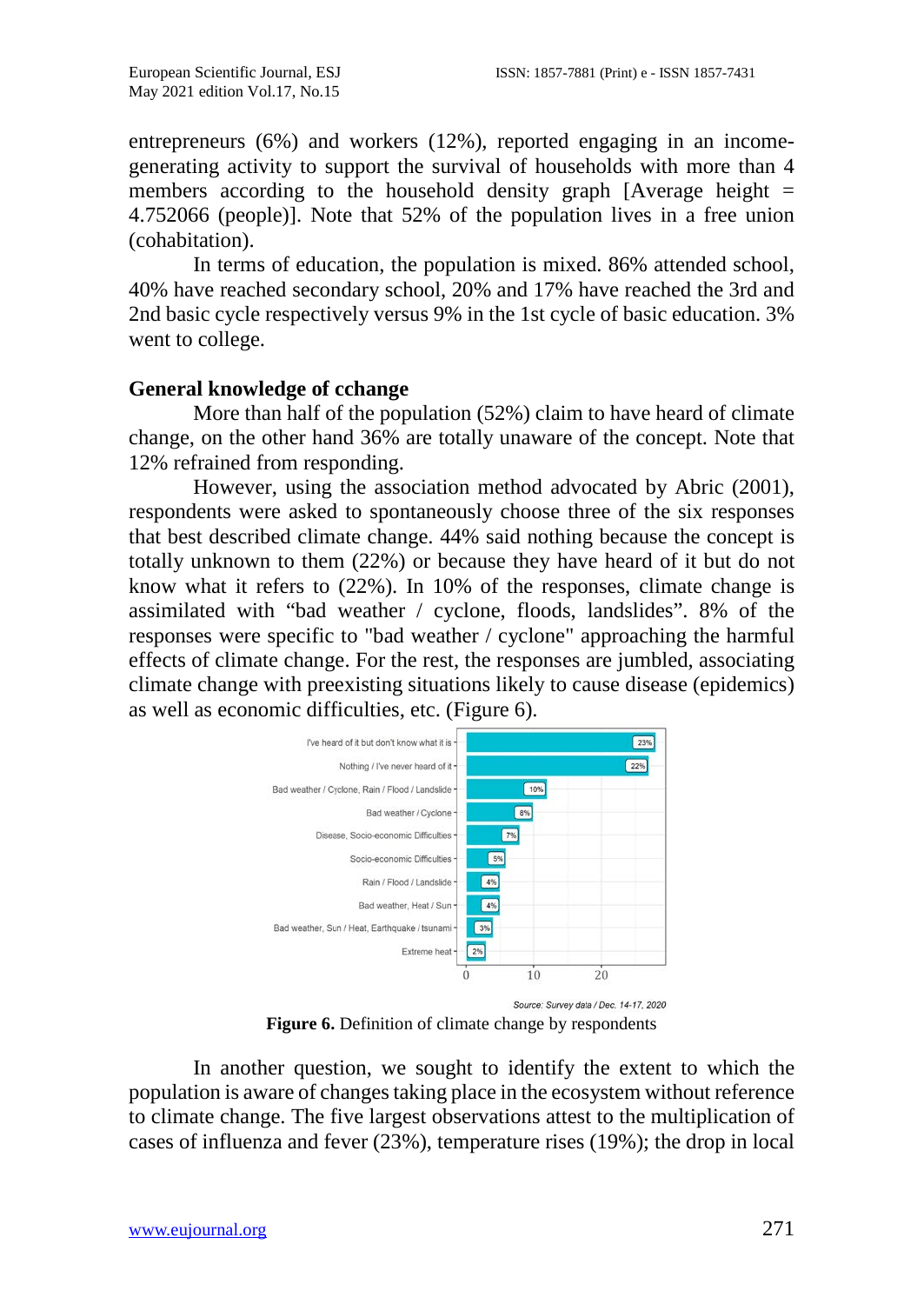agricultural production (15%); drought of rivers, irrigation canals and water sources (14%); the proliferation of mosquitoes (10%) (Figure 7).



**Figure 7.** Effects of climate change observed by respondent**s**

To have more elements of representation of diseases linked to climate change, we also sought to understand to what extent respondents felt concerned by environmental problems without alluding to climate change. This was in the eventuality of circumventing the possible biases due to ignorance of the concept by respondents on the one hand, and to assess what their greatest concern relates to, considering the postulate of Seidel (1998) according to which poverty reinforces barriers to the development of climate change mitigation and adaptation behaviors.

On a scale of 1 to 3, applicants rated the highest score (3) as the situation of greatest concern to them. Environmental problems were not among the 3 situations chosen by the sample. Political unrest / insecurity worries came first (42%) followed by fetishism (36%) then health problems including cancer, HIV and COVID19 (33%), poverty / economic problems attributing unemployment, lack of money, undernourishment, etc. (32.38%). Environmental issues came fifth (Figure 8) in the top 5 items of the ranking (31.96≈32%).



**Figure 8.** Situation considered the most worrying by the respondents. Social representations of vector-borne diseases in a context of climate change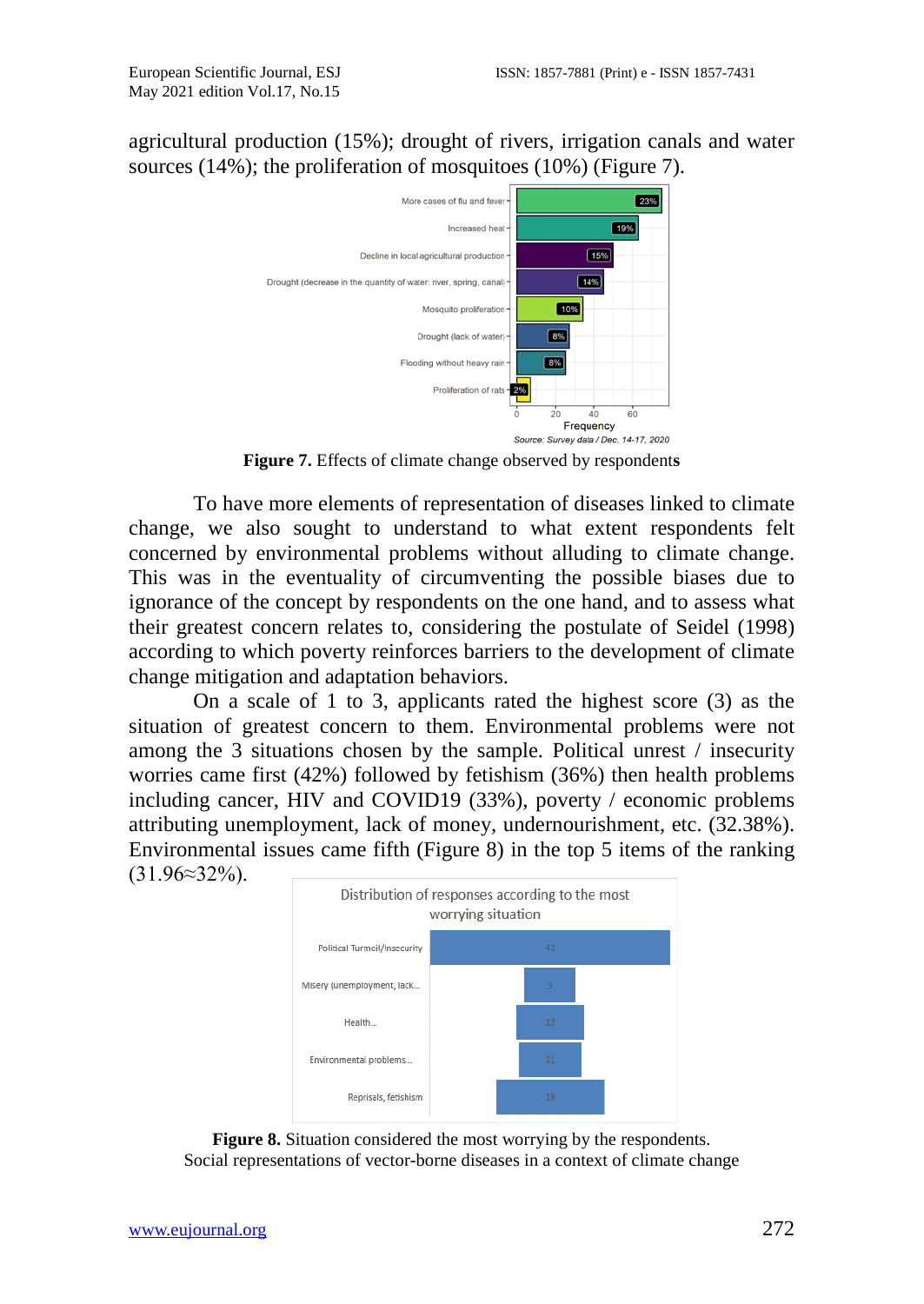The survey sought to find out whether the respondents were directly or indirectly affected (him or a member of the household) by any of the vector pathologies selected. This makes it possible to understand that the respondents have already been confronted with the situation for which we were evaluating their social representations. They were asked to mention the frequency of the febrile pathologies to which they have been affected during the last 5 years. According to the data collected, cases of fever lasting more than three days (82%) were the most frequent. This was followed by influenza (77%), Zika (52%), malaria (39%) and chikungunya (37%) and dengue fever (30%) (Figure 9).



**Figure 9.** Frequency of cases of vector-borne pathologies and other fevers among respondents over the past 5 years

Before evaluating the social representations of vector-borne diseases, the investigators shared information on climate change with emphasis on its effects on human health from an informative flyer developed for this purpose. To assess the social representations of vector-borne disease transmission, association (Abric, 2001) and evocation (Vergès, 2001) methods were pooled in the survey questionnaire. Respondents had to associate the transmission of each of the pathologies with climate change or with one of the elements of Haitian popular knowledge (God, Fetishism, Undernourishment) often reported in cases of illnesses in general and in cases of febrile syndromes in particular. They also had the choice of bringing up others.

The results revealed that 17% of the respondents did not make any association with vector-borne diseases. In 17% of cases, these were simply epidemics, while for 61% of responses, these epidemics came from various sources: i) pre-existing diseases in space (18%); ii) bad weather (10%), among others (Figure 10).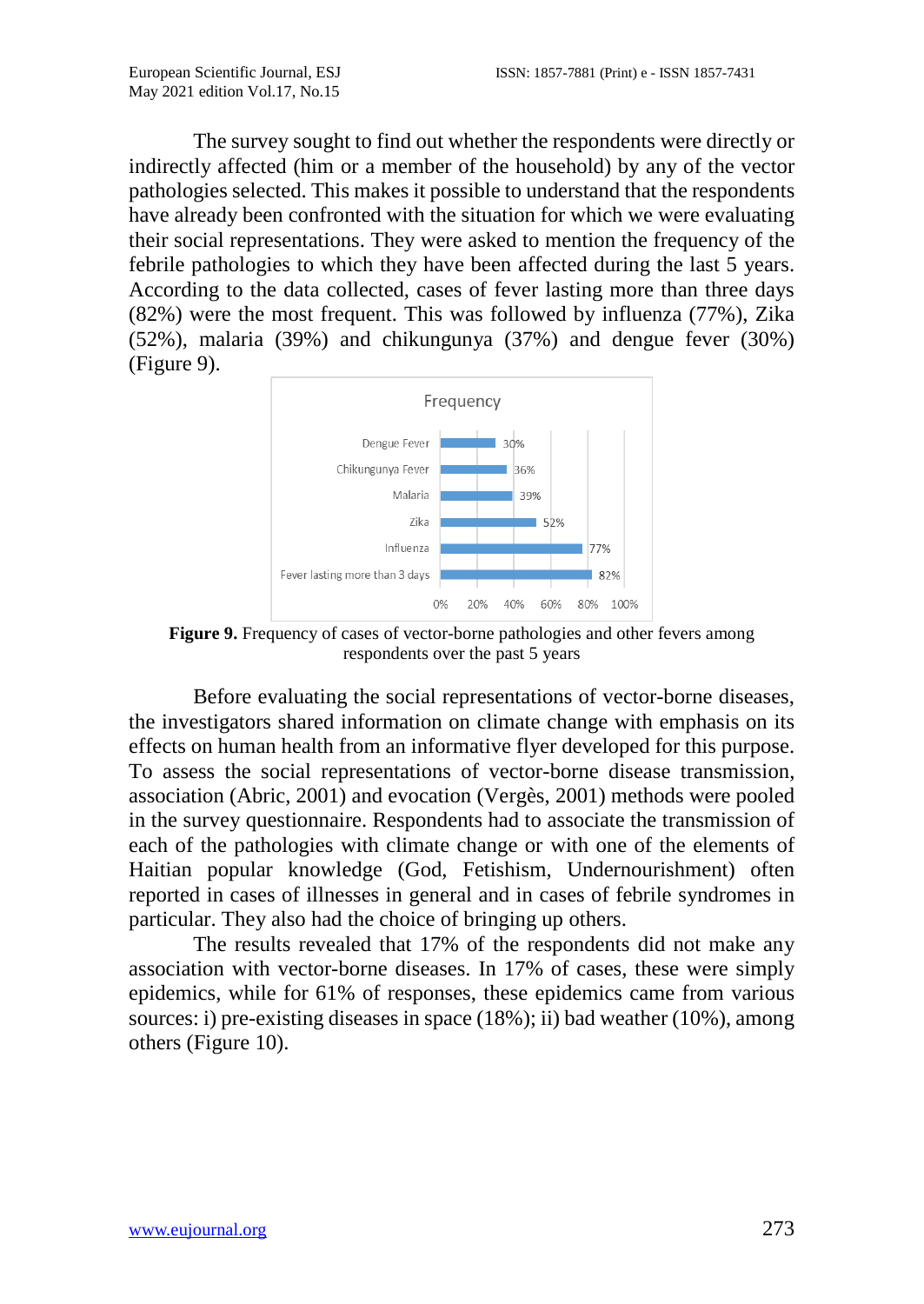



**Figure 10.** Perception of Diseases linked to climate change among respondents

Bivariate analyses with age and then with academic level show no interdependence with the representation that respondents have of the transmission of diseases linked to climate change. On the other hand, crossing with the gender of the respondents shows a tendency of correlation although we did not find it relevant to confirm this interdependence from the test, that is to say women made up a higher proportion of respondents who made no association with diseases linked to climate change (19% women vs. 9% men) (Figure 11).



**Figure 11.** Perception of respondents of diseases linked to climate change (according to gender)

#### **Community actions for adaptation to climate change**

The study assessed the position of the population on the need for the country and their neighborhood to adopt behaviors favorable to adaptation and mitigation of climate change through community and personal actions. This should make it possible to assess their level of awareness of the issue of climate change. 64% of them believed that community actions are necessary in Haiti for adaptation to climate change. Of this proportion, 47% spoke with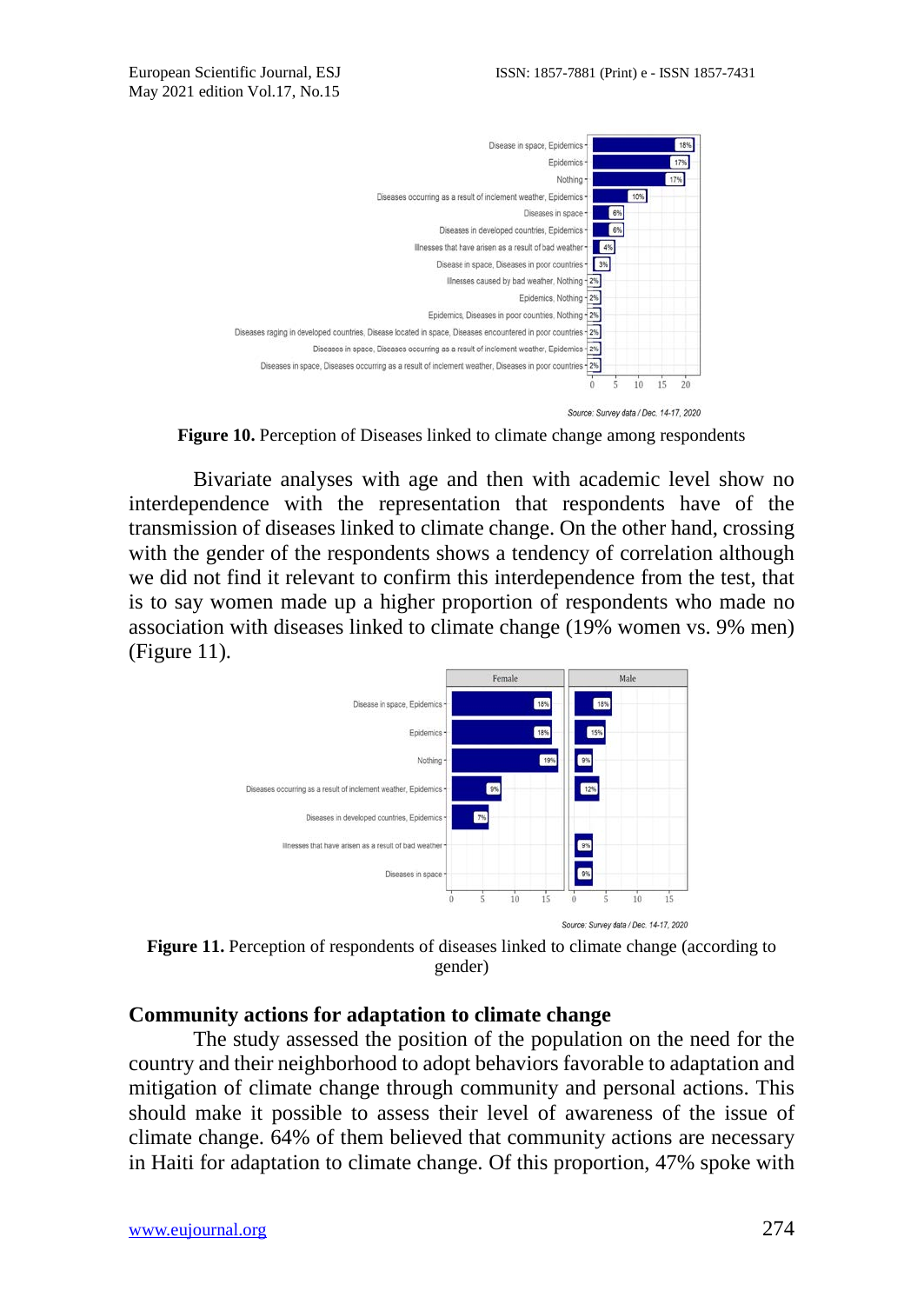conviction (yes, necessarily) versus 19% who were less convinced (yes, maybe). For the remaining 19%, no action is necessary.

However, when the question was more specific and directly related to their neighborhood of residence, 78% said that the population of Jalousie have an obligation to take actions to reduce or protect themselves from the harmful effects of climate change while 60% of this population think the neighborhood is less exposed than the rest of the country. To prevent vector-borne diseases, they had to choose the three actions they considered most plausible in the direction of what they were prepared to take. According to the responses: i) 23% chose not to throw rubbish in the streets; ii) 22% to avoid keeping standing water; iii) 21% to keep the neighborhood clean; 18% to ask to move from Jalousie to live in a cleaner neighborhood and, v) 8% to consume a balanced diet (better eating).

#### **Conclusion**

The aim of the study was not to search for the SRs of climate change. However, it does tell us about a fundamental building block for a science dissemination program on climate change: the concept is unfamiliar to the study population, who have a misconception of it. For lack of information and understanding on climate change, they associate it with natural temperature variations due to seasonal changes [climate refers to temperature which implies climate change = temperature change (hot weather, rainy weather in Haiti)].

In this case, the construction of the central core of social representations of climate change and the transmission of vector-borne pathologies focuses on empirical knowledge having as its object (symbolic elements) bad weather, epidemics and what the respondents call preexisting diseases in the air (Abric, 2001; Lo Monaco and Lheureux 2007). This association refers to popular beliefs in the abundant Haitian oral literature that combine epidemics of fever, flu and rainy periods that bring all kinds of diseases from space (the air). Indeed, in Haiti, epidemics, unusual natural disasters (the earthquake of January 12 for example) are explained in this sense: it is due to something in "the air" (that is to say, uncontrollable), mysterious, etc.). Within this population, therefore, there is a form of knowledge of vector-borne diseases that is socially developed and shared, with a practical aim that contributes (Hidalgo, 2012; Jodelet, 1989) to the choices they have made to adopt behaviors relating to environmental hygiene to protect against such diseases: do not throw rubbish in the streets; avoid keeping stagnant water; keep the neighborhood clean. This knowledge, an important element in the conditionality of the existence of RS, could take shape in the assiduous education campaigns carried out within the framework of vector control in Haiti; particularly regarding malaria in accordance with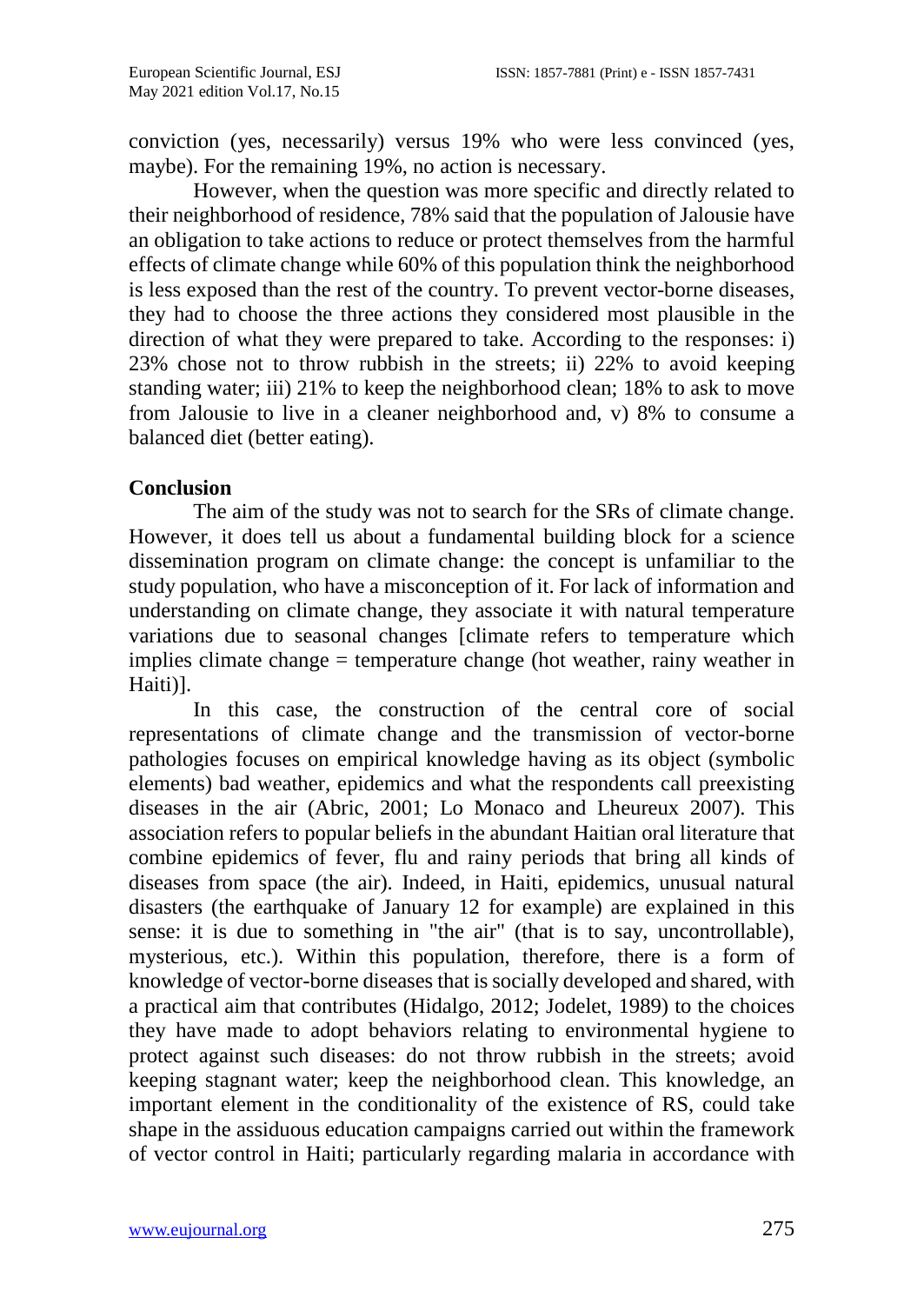the objective of the Ministry of Public Health through its strategic plan to reduce local transmission to 0/100 by 2020 (MSPP, 2013). The respondents do not make any association of vector pathologies with God fetishism, or climate change. However, can it be said that education programs for the prevention of malaria have succeeded in influencing popular beliefs in the construction of SRs for this vector-borne pathology? A study of the SRs of vector-borne diseases like malaria, without taking into account climate change, could reveal the weight of cultural elements (popular knowledge).

Furthermore, the existence of SR requires "recurring practices" that assume a level of experience in relation to the object in question (knowledge and duration of experience in relation to the object) (Depeau, 2006). In the case of our sample, experience with vector-borne diseases consists of a recurrence of the latter or of fevers and flu during and after rainy periods on the one hand, and practices against the proliferation of mosquitoes and protection against their bites (ref. distribution of mosquito nets as part of malaria programs (OPS, 2017). These prevention practices condition and reinforce the common belief of the respondents on the measures deemed more easily adoptable to protect themselves from vector-borne diseases. It is clear that this collective social consciousness that constitutes SR does not yet exist around the concept of climate change and vector-borne diseases in the study population; it therefore leads to erroneous beliefs which, among other things, can constitute a considerable barrier to education when attempts are made to get it to adopt adaptive and attenuating behaviors (Pruneau et al. 2006; Maiteny, 2002).

The study did not go so far as to identify the organization and the relationship of social representations of vector-borne diseases with objects such as the situation considered to be the most worrying (Figure 7) and the pathologies of possibly vector or viral sources experienced by respondents (Figure 6). Such analyses would provide better understanding of the structure and organization of the social representations of respondents regarding vectorborne diseases. These data collected during our investigation will be made available for use by interested researchers and / or may be the subject of another article from us. In the meantime, this in no way detracts from the scientificity and relevance of the study, the first in Haiti on the social representations of vector-borne diseases in a context of climate change. It promotes the sociocognitive salience of climate change as an abstract and generic concept, thus initiating the construction of social representations relating to it, if only among the respondents. In addition, it paves the way for several SAR studies that could greatly contribute to the policies and strategies of education programs and the dissemination of scientific knowledge from a global health perspective. These studies caould take the form of: i) a study of social representations of malaria to assess the place of cultural elements; ii) a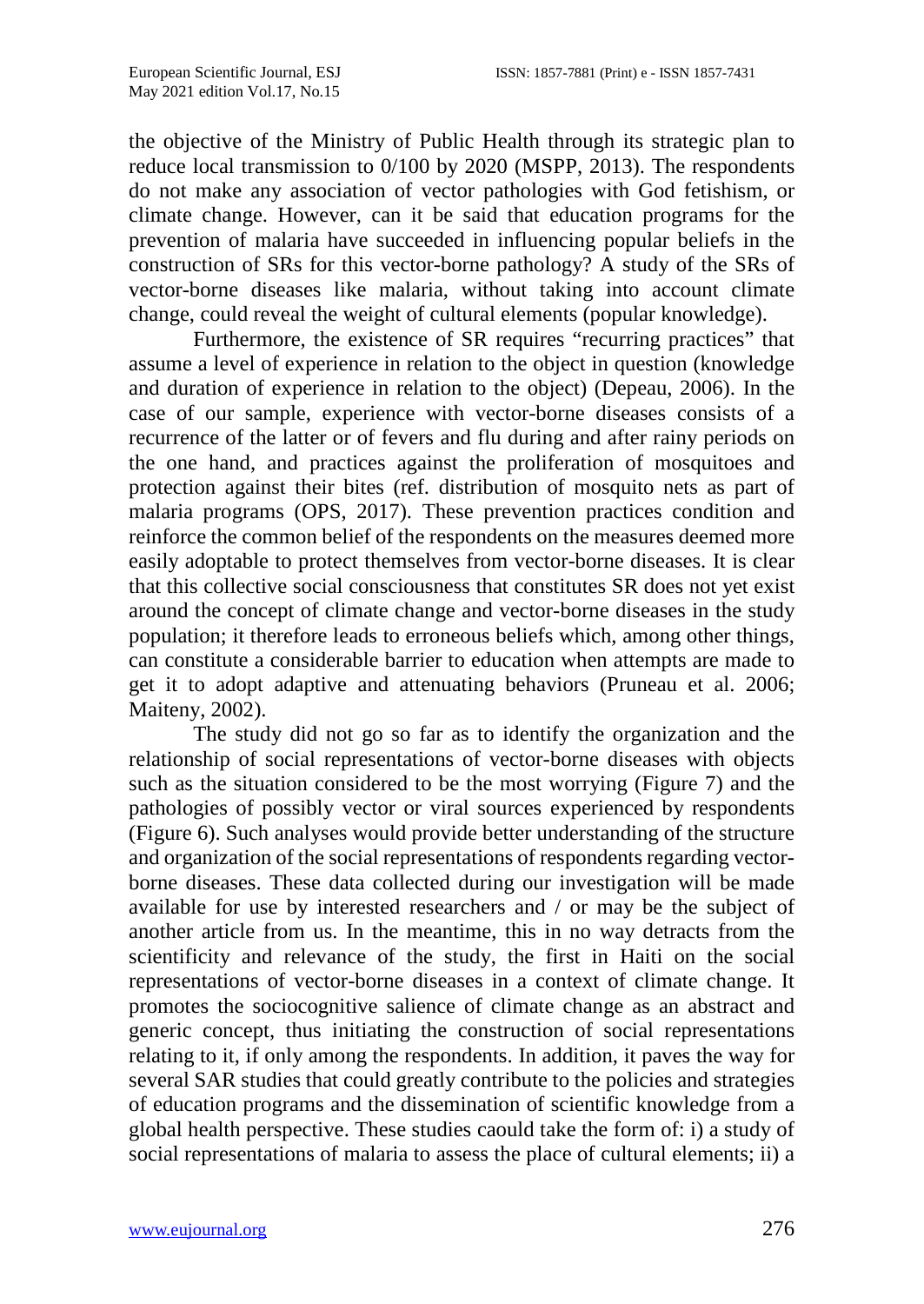study of the SR (opinion) of religious leaders of all faiths in connection with the choice of churches as a channel for disseminating messages relating to environmental education during religious services and events, a choice made by 16% of the respondents.

**Authors' Contributions:** Study design – Evens Emmanuel. Writing of the original study protocol – Ammcise Apply. Preparation of the data collection tool – Ammcise Apply. Validation of the data collection tool - Evens Emmanuel, Francklin Benjamin. Data collection, the processing of data and their analysis - Ammcise Apply, Daphenide St Louis, Daphnée Michel and Lucainson Raymond. Writing of the first draft of the paper – Ammcise Apply. Review, editing and revised version - Francklin Benjamin and Evens Emmanuel. All the authors have read and agreed to the published version of the manuscript.

**Acknowledgments:** The authors are thankful to the "One Health" University Space of Quisqueya University, FOKAL-Open Society Foundation Haiti, the Agence universitaire de la Francophonie (AUF), the Representation of the Institute of Research for Development (IRD) in Mexico, Cuba and Haiti, and the AOG (Association Communautaire Paysanne des Originaires de Grande Plaine), for their support in carrying out this study. We also thank the staff of the Jean Mossanto Health Center in Jalousie for contributing to the survey.

# **References:**

- 1. Abric, J. C. (2001). L'approche structurale des représentations sociales: développements récents. Psychologie et société, 4(2), 81- 103.
- 2. Bard, D. (2007) Health Consequences of Climate Change. Integr J Med Sci ;4(1):7-11.<https://doi.org/10.15342/ijms.v4is.133>
- 3. Bras A. (2010). Éléments pour une définition de la problématique de la propreté urbaine en Haïti: le cas de Port-au-Prince (Doctoral dissertation, Thèse de Doctorat. L'Institut national des sciences appliquées de Lyon et l'université Quisqueya).
- 4. Bras, A., Prince, N., Joseph, O., Telcy, D. (2017). Approvisionnement en eau à Carrefour-Feuilles : entre informalité et violence urbaine. In.: Bezunesh Tamru, Evens Emmanuel, Alphonse Yapi-Diahou, Anie Bras, Jean-Fritzner Etienne (Editeurs). Pré-actes du colloque international «Quel développement urbain pour la Ville post-crise ?», PRCU, 25-27 avril 2017, Port-au-Prince: Éditions pédagogiques nouvelles. p.107-113. ⟨[hal-01512254](https://hal.archives-ouvertes.fr/hal-01512254)⟩
- 5. Darbouze, J., Simonneau, C., Hanin, Y. (2018). Métropoles, Métropolisation. Précisions sémantiques, état des lieux dans les pays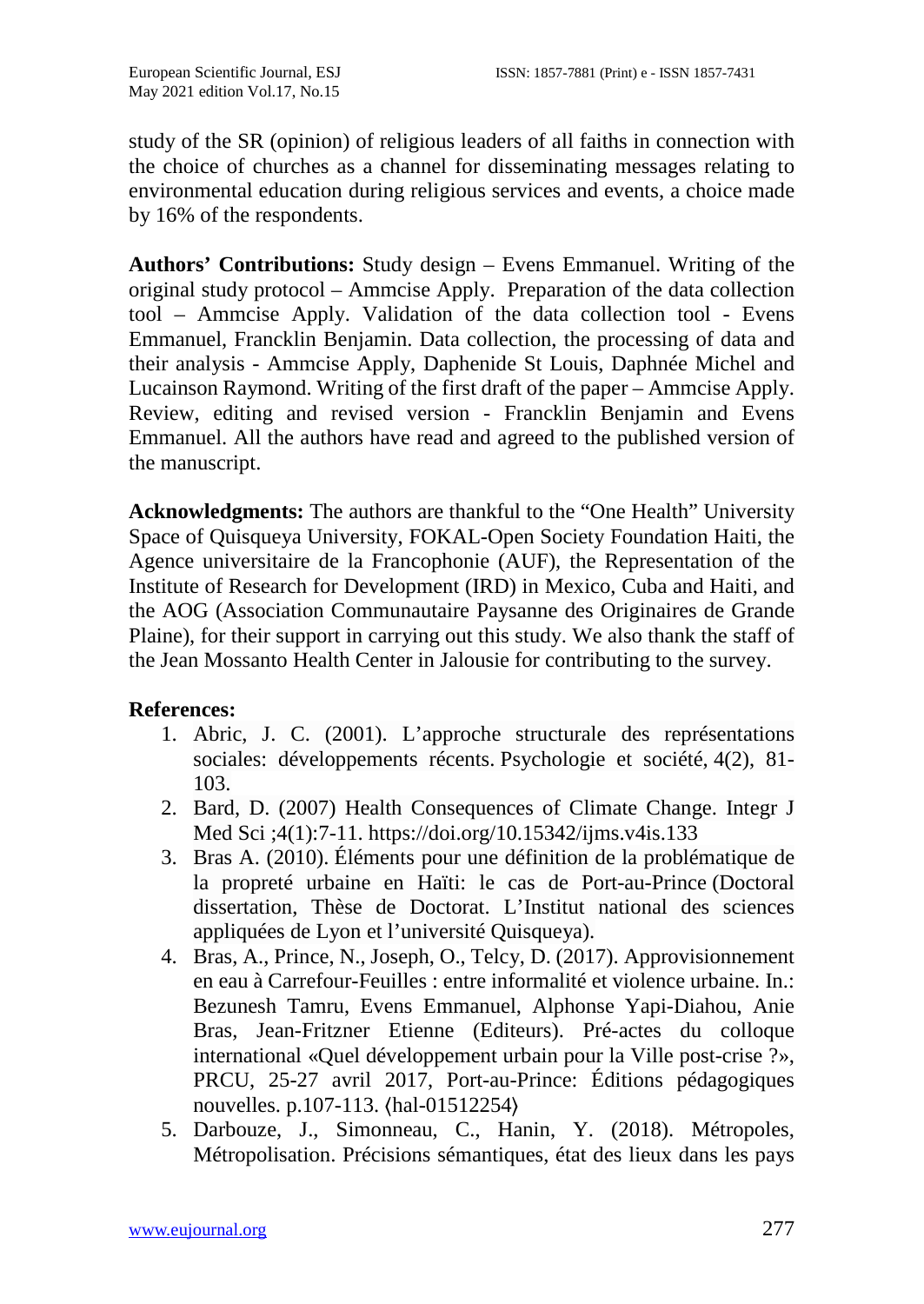du Sud et introduction à l'aire métropolitaine de Port-au-Prince. In.: Perspectives de Developpement de l'aire metropolitaine de Port-au-Prince, horizon 2030. Rapport. Programme de recherche dans le champ de l'urbain FED/2015/360-478. p.41-89

- 6. Depeau, S. (2006). De la représentation sociale à la cognition spatiale et environnementale: la notion de «représentation» en psychologie sociale et environnementale. [https://hal.laas.fr/UR2-HB/halshs-](https://hal.laas.fr/UR2-HB/halshs-00259210)[00259210](https://hal.laas.fr/UR2-HB/halshs-00259210)
- 7. GIEC (2001). Des changements climatiques: Les éléments scientifiques. Contribution du Groupe de travail I au troisième rapport d'évaluation du Groupe d'experts intergouvernemental sur l'évolution du climat, Rapport du Groupe de travail I du GIEC. 90p.
- 8. IPCC, (2014) Climate change 2014: synthesis report. In: Core Writing Team, Pachauri RK, Meyer LA (eds) Contribution of working groups I, II and III to the fifth assessment report of the intergovernmental panel on climate change. Geneva: IPCC, 151p.
- 9. Gilles, A., Joseph, O., St-Fleur, S. ( 2015). Étude Formative en assainissement, design technique de système d'assainissement et plan de communication pour la promotion de l'assainissement en Haïti. Rapport final. Port-au-Prince: Laboratoire de Qualité de l'Eau et de l'Environnement – Université Quisqueya, 126p.
- 10. Hales S, Kovats S, Lloyd S, Campbell-Lendrum D. (2014). Quantitative risk assessment of the effects of climate change on selected causes of death, 2030s and 2050s. Geneva: World Health Organization. ISBN 978 92 4 150769 1. [https://apps.who.int/iris/bitstream/handle/10665/134014/9789241507](https://apps.who.int/iris/bitstream/handle/10665/134014/9789241507691_eng.pdf) [691\\_eng.pdf](https://apps.who.int/iris/bitstream/handle/10665/134014/9789241507691_eng.pdf)
- 11. IHE et ICF. (2018). Enquête Mortalité, Morbidité et Utilisation des Services (EMMUS-VI 2016–2017). Pétion-Ville:IHE (Institut Haïtien de l'Enfance), et Rockville:ICF.
- 12. Jodelet, D. (1984). Réflexions sur le traitement de la notion de représentation sociale en psychologie sociale. Communication. Information Médias Theóries, 6(2):14-41.
- 13. Jodelet, D. (1989). Les représentations sociales : un domaine en expansion. In.: Les représentations sociales (Sous la direction de Denise Jodelet). Paris:Presses Universitaire de France. 1ère édition. 447 p.
- 14. Knapp, C. E. (2002). Invisible Walls: Why We Ignore the Damage We Inflict on the Planet... and Ourselves. (Book review: Séidel, P. (2001). Invisible walls: why we ignore the damage we inflict on the planet and ourselves.The Journal of Environmental Education, 33(3), 43.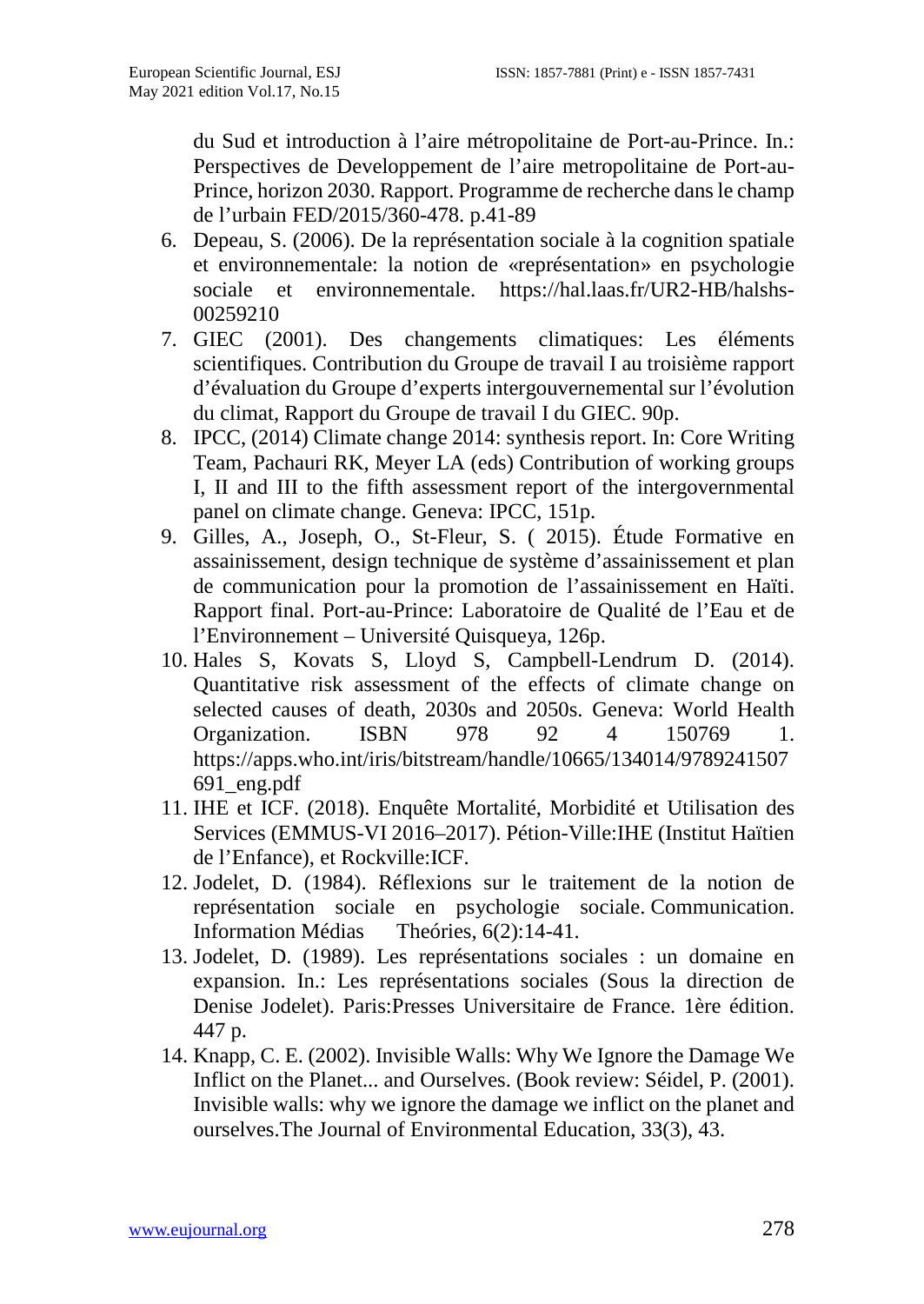- 15. Milian, J., Konshina, E. (2017). L'étalement urbain en périphérie de Port-au-Prince : Formes hydriques et urbanisation incomplète. In.: Bezunesh Tamru, Evens Emmanuel, Alphonse Yapi-Diahou, Anie Bras, Jean-Fritzner Etienne (Editeurs). Pré-actes du colloque international «Quel développement urbain pour la Ville post-crise ? », PRCU, 25-27 avril 2017, Port-au-Prince: Éditions pédagogiques nouvelles. p. 37-38. ⟨[hal-01512254](https://hal.archives-ouvertes.fr/hal-01512254)⟩
- 16. Lizarralde, G., Petter, A.M, Jean Julien, O., Bouchereau, K. (2018) : L'Habitat dans la Zone Métropolitaine de Port-au-Prince : Principales Représentations, Défis, Opportunités et Prospectives. In : Perspectives de Développement de l'Aire Métropolitaine de Port-au-Prince, A l'Horizon 2030. Rapport de Recherche dans le Champ de l'urbain, UniQ et Co. (2018). FED/2015/360-478, 325p.
- 17. Monaco, G. L., & Lheureux, F. (2007). Représentations Sociales: théorie du noyau central et méthodes d'étude. Revue électronique de psychologie sociale, 1-55.
- 18. Maiteny, P. T. (2002). Mind in the Gap: summary of research exploring 'inner' influences on pro-sustainability learning and<br>behaviour.Education Research. 8(3):299-306. behaviour.Education Research. [https://doi.org/10.1080/13504620220145447.](https://doi.org/10.1080/13504620220145447)
- 19. Hidalgo, M. (2012). Représentations sociales et contextes: études autour de l'expression et des comportements en lien avec les éléments masqués (Doctoral dissertation, Aix-Marseille).
- 20. McDaniels, T., Axelrod, L. J., Slovic, P. (1996). Perceived ecological risks of global change: A psychometric comparison of causes and consequences. Global environmental change, 6(2), 159-171. [https://doi.org/10.1016/0959-3780\(96\)00006-4](https://doi.org/10.1016/0959-3780(96)00006-4)
- 21. McMichael, A. J., Campbell-Lendrum, D. H., Corvalán, C. F., Ebi, K. L., Githeko, A., Scheraga, J. D., & Woodward, A. (2003). Climate change and human health: risks and responses. Geneva: WHO, WMO, UNEP.
- 22. Moscovici, S. (1954). L'analyse hiérarchique. Sur une contribution importante à la construction des échelles. L'année psychologique,  $54(1)$ , 83-110. <https://doi.org/10.3406/psy.1954.30160>
- 23. Moscovici, S. (2003). Des Représentations Collectives aux Représentations Sociales : Éléments pour une histoire. In.: Denise Jodelet. Les représentations sociales (Sous la direction de ). Paris:Presses Universitaire de France. 1ère édition. P.79-103. ISBN 9782130537656.